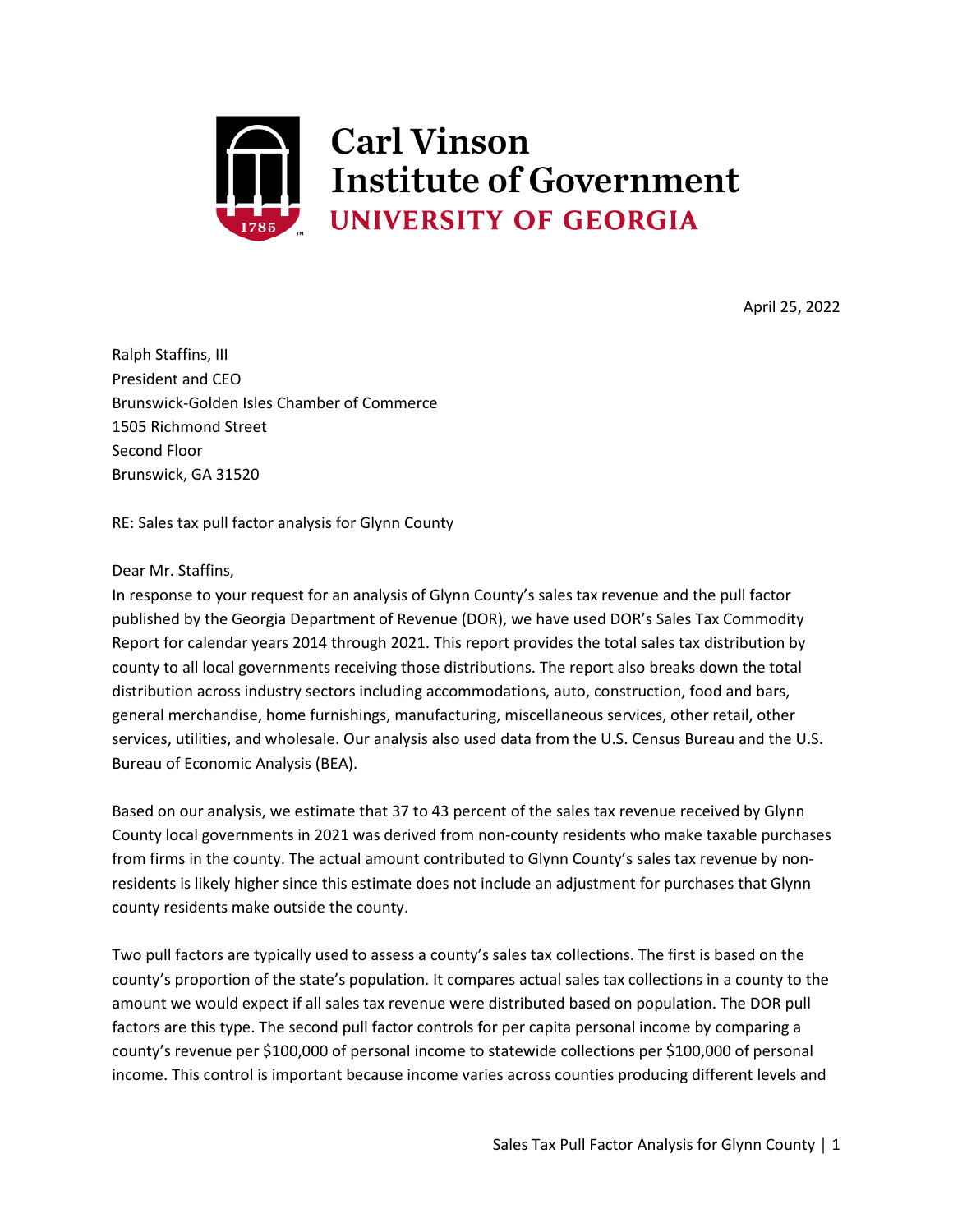patterns of personal consumption. The income-adjusted pull factor produces a statistic that better estimates the proportion of sales tax revenue derived from non-resident spending.

Other factors affect sales tax collections across counties. Some, like Glynn County, have higher levels of tourism and its associated business sectors, and other counties are located on major travel corridors or have larger retail sectors relative to their neighbors that draw non-residents. These and other factors mean that some counties will receive greater amounts paid by non-residents. Without detailed retail surveys, it is difficult to measure amounts paid by non-residents, but these pull factors can provide indications of non-resident spending.

The DOR pull factor expects total state sales tax to be produced proportionally in each county based on each county's share of state population. The pull factor is produced by dividing the county's per capita sales tax collection by statewide per capita collection. A pull factor greater than one (1.0) indicates higher than expected sales tax collections. A pull factor less than one (1.0) means that collections were lower than expected based on population. Typically, about 30 to 32 Georgia counties have pull factors higher than one (1.0). The remaining counties are "donor" counties, meaning they have a net loss of retail activity from non-resident spending. In other words, the amount non-residents spend in those counties does not offset the spending their own residents make in other counties.

The DOR data indicate that local governments in Glynn County received \$29,424,353 in local option sales tax (LOST) in calendar year 2021 (see Table 1). Note that the figures in Table 1 are amounts DOR distributed from just the basic 1% LOST. It does not include amounts collected from other taxes such as the special purpose local option sales tax or the education local option sales tax that benefits the school district.

Glynn County collected \$347.24 per capita from the 1% LOST compared to \$214.66 statewide. This results in a pull factor of 1.58 indicating that Glynn County local governments received 58% more sales tax revenue in 2021 than the county's proportion of the state population would suggest. This higher than expected amount has grown from 46% in 2014. This pull factor would suggest that about 36.7% of Glynn County's revenue is derived from non-resident spending. Please note that the estimated population loss in 2021 contributes to a growth in revenue per capita and thus the increase in the pull factor. This population loss may be reversed as the economy continues to recover.

The pull factor based on personal income is presented in Table 2. Glynn County produced \$687.87 in sales tax revenue per \$100,000 of personal income in 2021, compared to statewide collections of just \$388.25 per \$100,000 of personal income (see Table 2). This ratio (pull factor) is 1.77, a good bit higher than the estimate based on population and indicates that Glynn County local governments collect 77% more sales tax revenue than the personal income of county residents would predict. From this statistic, we estimate that 43.6% of revenue is derived from non-resident spending. As noted above, this estimate controls for per capita personal income and is a better estimate of non-resident spending in Glynn County than the pull factor calculated using population. Note that this statistic has increased from about 31% in 2014. The 2021 BEA per capita income estimate for Glynn County is not yet published. We used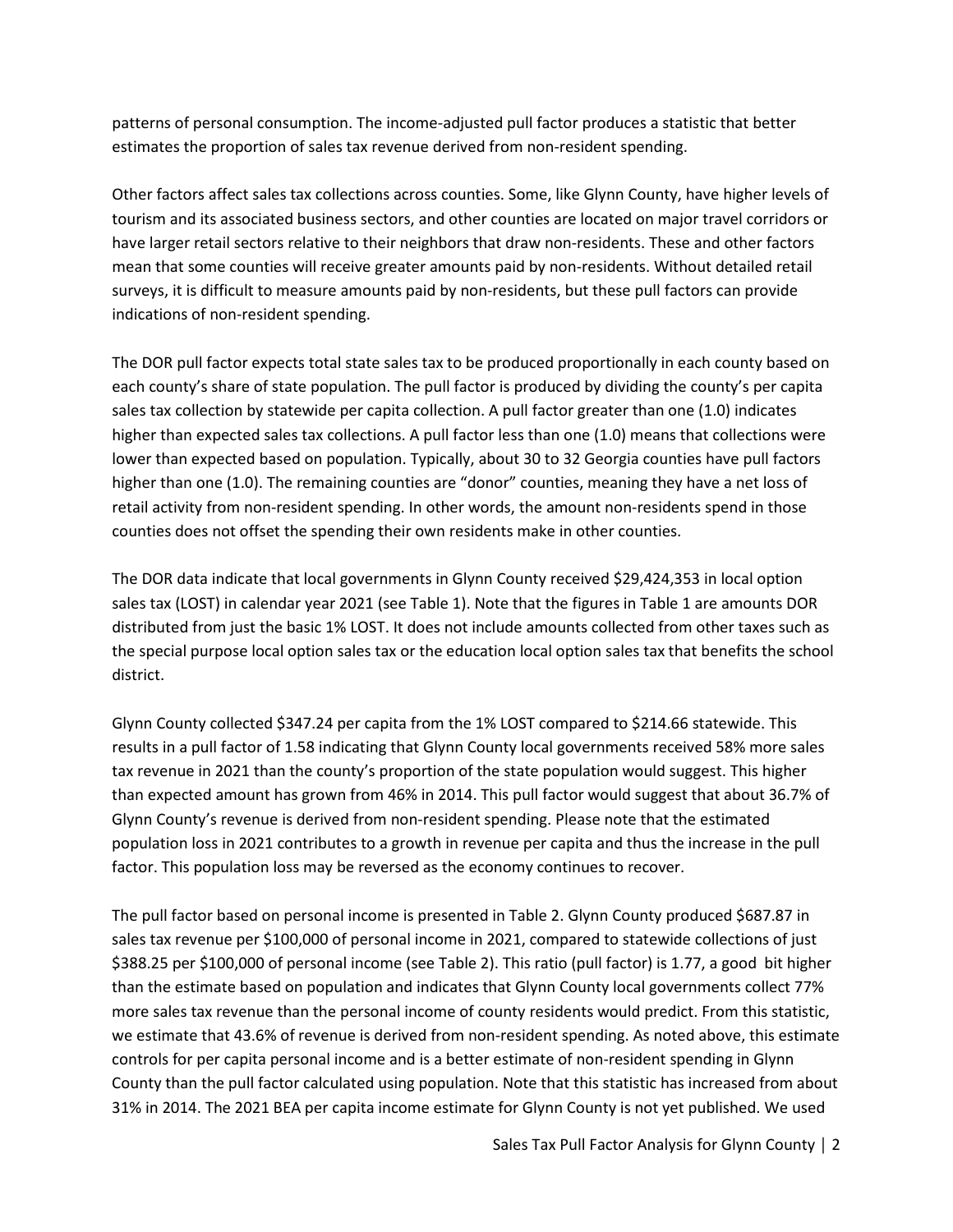the 2020 figure in this calculation. This pull factor is higher than the 2020 statistic of 1.55 due in large part to the strong growth in sales tax revenue. Based on the growth in sales tax revenue seen in 2021, we expect the Glynn County pull factor to continue its strong performance.

Tables 3 and 4 present data on the twenty counties with the highest overall pull factors and the highest revenue from the accommodations and food service sectors as a percent of total revenue. Glynn County is fourth in overall pull factor. Just as Glynn County benefits from its tourism spending, each of the top three counties benefits from a specific retail sector or attribute that draws non-residents. Dawson County has a population of about 26,000 but has a large outlet mall on US Highway 19, the main route from Atlanta to Dahlonega. Much of Heard County's sales tax revenue is produced from the utility sector from Georgia Power's Plant Wansley electric power station. Greene County benefits from the development resorts and vacation home construction at Lake Oconee.

Glynn County receives more than 30 percent of its sales tax revenue from the accommodations and food service industry sectors (see Table 4). The county is consistently at the top of Georgia's counties in producing revenue from these sectors that are associated with the travel and tourism industries.

The complete DOR Sales Tax Commodity Report for 2021 is available from DOR. This report shows clearly how Glynn County benefits from the accommodations and other hospitality industry businesses in the county. The pull factors for these sectors in Glynn County are consistently among the highest in the state. Glynn County's overall pull factor is consistently in the three or four highest among Georgia's 159 counties.

If you have any questions regarding this analysis, please contact me using my email address below.

Sincerely,

an Clarke

Wes Clarke, Ph.D [gwclarke@uga.edu](mailto:gwclarke@uga.edu)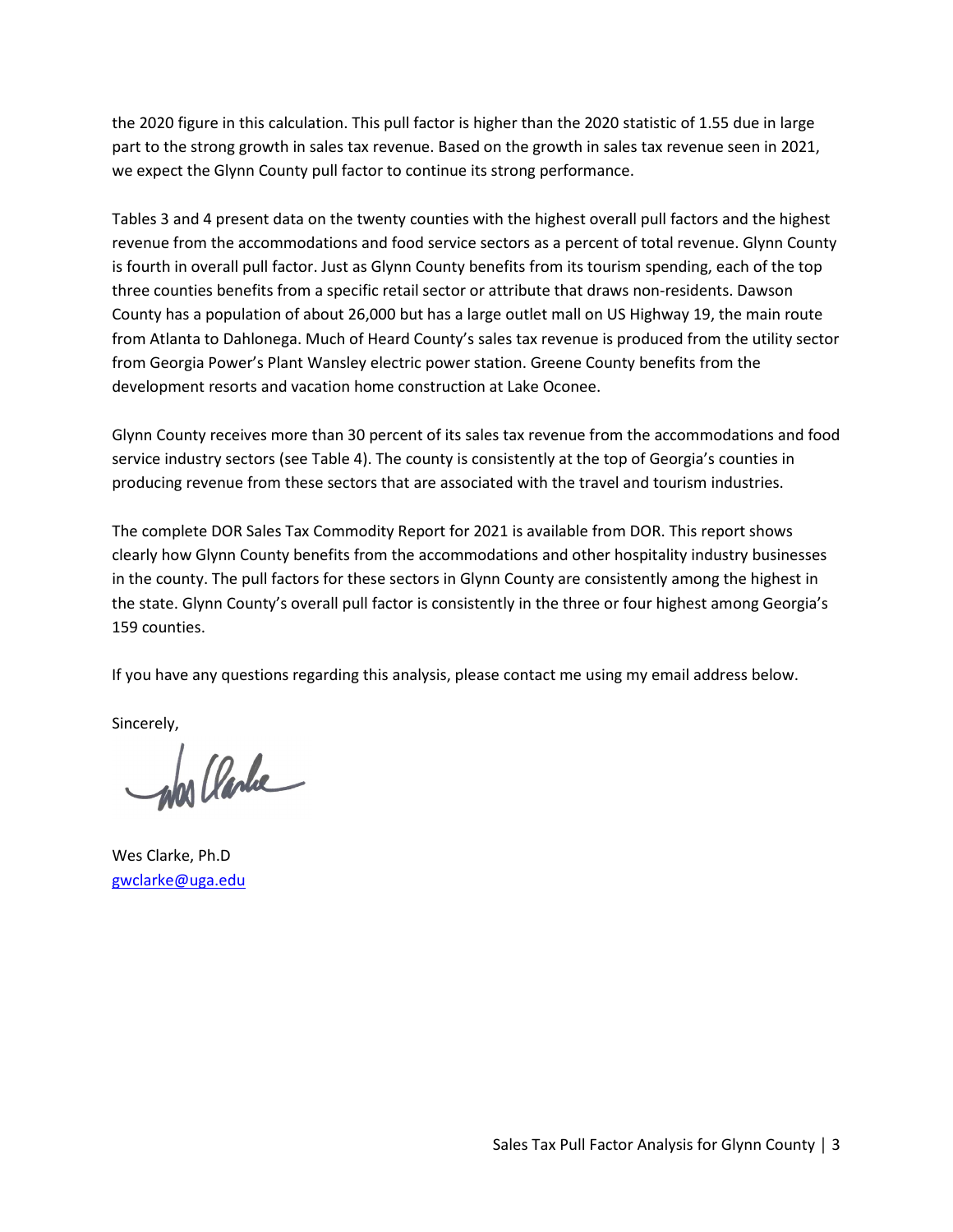| Table 1. Glynn County LOST Revenue and Pull Factor Based on Population |                                                     |            |                                                         |                                                      |                     |                                  |  |  |
|------------------------------------------------------------------------|-----------------------------------------------------|------------|---------------------------------------------------------|------------------------------------------------------|---------------------|----------------------------------|--|--|
|                                                                        | <b>Glynn County</b><br>1% Sales Tax<br>Collections* | Population | <b>Glynn County</b><br><b>Collections Per</b><br>Capita | <b>Statewide</b><br><b>Collections Per</b><br>Capita | <b>Pull Factor*</b> | % Higher Than<br><b>Expected</b> |  |  |
| 2014                                                                   | \$19,239,206                                        | 82,212     | \$234.02                                                | \$160.76                                             | 1.46                | 31.5%                            |  |  |
| 2015                                                                   | \$19,969,673                                        | 83,368     | \$239.54                                                | \$162.58                                             | 1.47                | 32.0%                            |  |  |
| 2016                                                                   | \$19,739,651                                        | 84,211     | \$234.41                                                | \$160.41                                             | 1.46                | 31.5%                            |  |  |
| 2017                                                                   | \$20,735,824                                        | 84,836     | \$244.42                                                | \$164.47                                             | 1.48                | 32.4%                            |  |  |
| 2018                                                                   | \$22,686,476                                        | 85,099     | \$266.59                                                | \$172.52                                             | 1.54                | 35.1%                            |  |  |
| 2019                                                                   | \$24,098,056                                        | 85,326     | \$282.42                                                | \$182.09                                             | 1.51                | 33.8%                            |  |  |
| 2020                                                                   | \$25,163,460                                        | 85,568     | \$294.08                                                | \$189.36                                             | 1.54                | 35.1%                            |  |  |
| 2021                                                                   | \$29,424,353                                        | 84,739     | \$347.24                                                | \$214.66                                             | 1.58                | 36.7%                            |  |  |

\*Pull factors reported in this table are those published by DOR. Using U.S. Census population estimates obtained from the U.S. Bureau of Economic Analysis for Georgia and Glynn County produce figures that vary by a few hundredths of a point.

Data Sources:

Georgia Department of Revenue

U.S. Bureau of Economic Analysis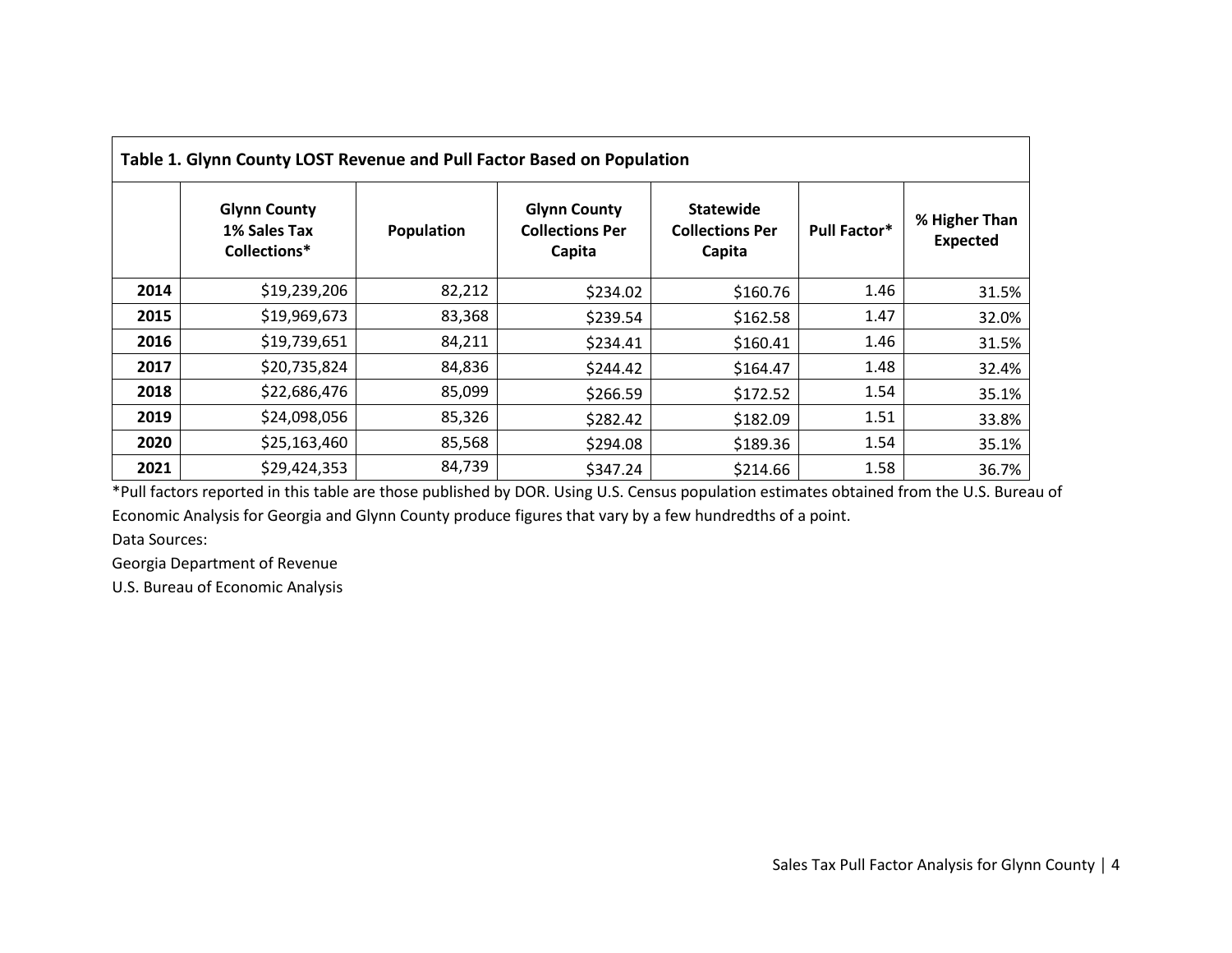|      |                                                           |                                                 |            | Table 2. Glynn County LOST Revenue and Pull Factor Based on Personal Income |                                                                                                |                                                                     |                       |                                     |
|------|-----------------------------------------------------------|-------------------------------------------------|------------|-----------------------------------------------------------------------------|------------------------------------------------------------------------------------------------|---------------------------------------------------------------------|-----------------------|-------------------------------------|
|      | <b>Glynn County</b><br>1% Sales Tax<br><b>Collections</b> | Glynn<br><b>County Per</b><br>Capita<br>Income* | Population | <b>Glynn County</b><br><b>Total Personal</b><br><b>Income</b>               | <b>Glynn County Sales</b><br><b>Tax Collections per</b><br>\$100K of Personal<br><b>Income</b> | <b>Statewide</b><br><b>Sales Tax</b><br><b>Per \$100K</b><br>income | Pull<br><b>Factor</b> | % Higher<br>Than<br><b>Expected</b> |
| 2014 | \$19,239,206                                              | \$39,905                                        | 82,212     | \$3,280,669,860                                                             | \$586.44                                                                                       | \$402.22                                                            | 1.46                  | 31.4%                               |
| 2015 | \$19,969,673                                              | \$42,108                                        | 83,368     | \$3,510,459,744                                                             | \$568.86                                                                                       | \$387.65                                                            | 1.47                  | 31.9%                               |
| 2016 | \$19,739,651                                              | \$42,163                                        | 84,211     | \$3,550,588,393                                                             | \$555.95                                                                                       | \$372.76                                                            | 1.49                  | 33.0%                               |
| 2017 | \$20,735,824                                              | \$44,266                                        | 84,836     | \$3,755,350,376                                                             | \$552.17                                                                                       | \$365.53                                                            | 1.51                  | 33.8%                               |
| 2018 | \$22,686,476                                              | \$46,614                                        | 85,099     | \$3,966,804,786                                                             | \$571.91                                                                                       | \$368.45                                                            | 1.55                  | 35.6%                               |
| 2019 | \$24,098,056                                              | \$47,795                                        | 85,326     | \$4,078,156,170                                                             | \$617.03                                                                                       | \$373.93                                                            | 1.58                  | 36.7%                               |
| 2020 | \$25,163,460                                              | \$50,480                                        | 85,568     | \$4,319,472,640                                                             | \$681.20                                                                                       | \$366.23                                                            | 1.59                  | 37.1%                               |
| 2021 | \$29,424,353                                              | \$50,480                                        | 84,739     | \$4,277,624,720                                                             | \$687.87                                                                                       | \$388.25                                                            | 1.77                  | 43.6%                               |

\*BEA estimate for 2021 not yet published. Year 2020 figure used for 2021.

Data Sources:

Georgia Department of Revenue

U.S. Bureau of Economic Analysis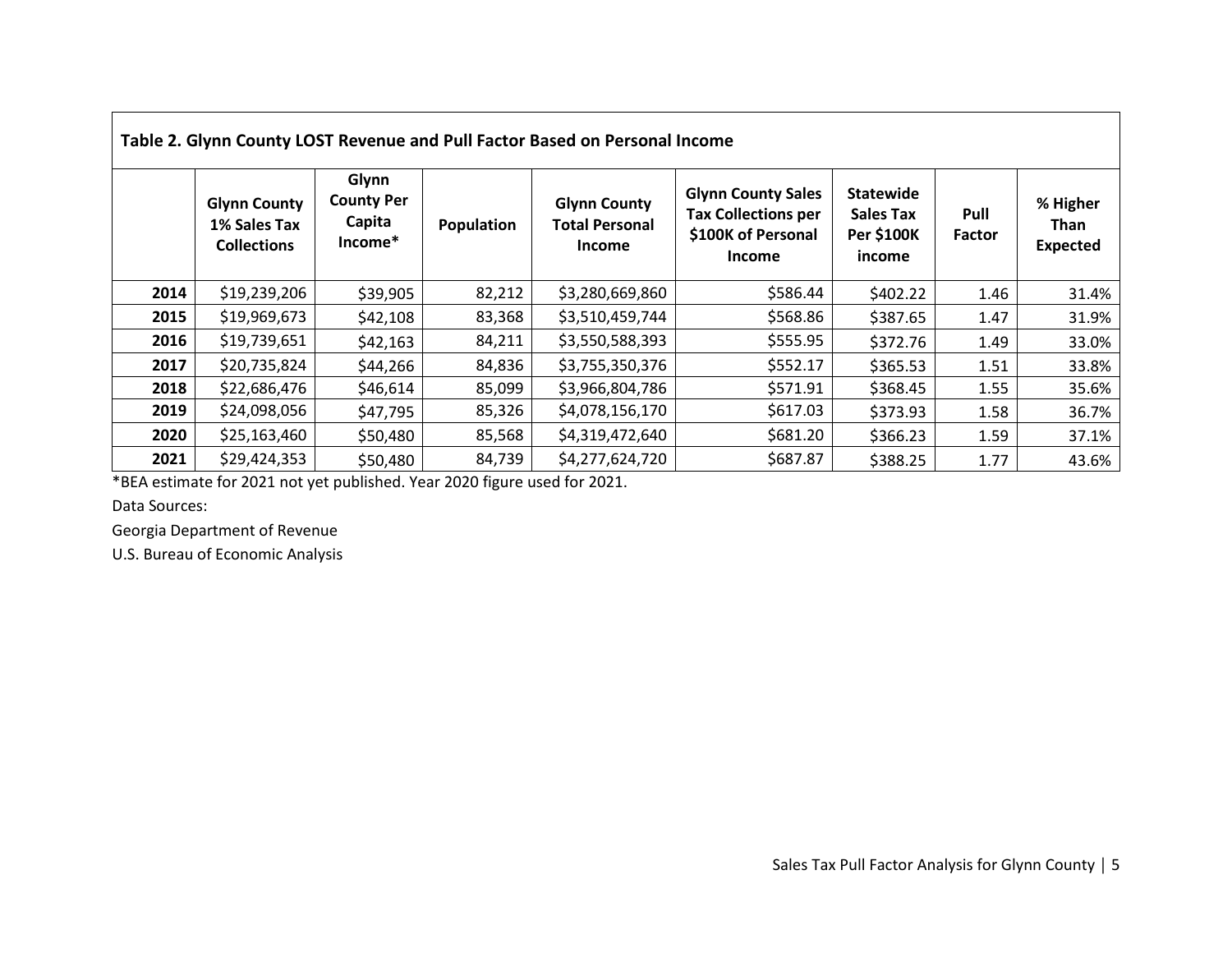| Table 3. 20 Counties - Highest Overall Pull Factor, 2021 |                                                                                                |                                             |  |  |  |  |
|----------------------------------------------------------|------------------------------------------------------------------------------------------------|---------------------------------------------|--|--|--|--|
| County                                                   | 2021 1% Local Option<br>Sales and Use Tax Paid to<br>Counties, Total<br>Distributions, Dollars | 2021 Total<br>Distributions, Pull<br>Factor |  |  |  |  |
| <b>DAWSON</b>                                            | \$11,702,332                                                                                   | 2.05                                        |  |  |  |  |
| <b>HEARD</b>                                             | \$4,745,511                                                                                    | 1.82                                        |  |  |  |  |
| <b>GREENE</b>                                            | \$6,669,081                                                                                    | 1.67                                        |  |  |  |  |
| <b>GLYNN</b>                                             | \$29,424,353                                                                                   | 1.58                                        |  |  |  |  |
| <b>FANNIN</b>                                            | \$8,934,920                                                                                    | 1.56                                        |  |  |  |  |
| <b>CHATHAM</b>                                           | \$95,618,332                                                                                   | 1.51                                        |  |  |  |  |
| <b>BURKE</b>                                             | \$6,883,077                                                                                    | 1.41                                        |  |  |  |  |
| <b>RABUN</b>                                             | \$5,148,717                                                                                    | 1.38                                        |  |  |  |  |
| <b>MORGAN</b>                                            | \$5,775,896                                                                                    | 1.37                                        |  |  |  |  |
| <b>FULTON</b>                                            | \$316,467,053                                                                                  | 1.36                                        |  |  |  |  |
| <b>FAYETTE</b>                                           | \$32,002,938                                                                                   | 1.28                                        |  |  |  |  |
| <b>TIFT</b>                                              | \$10,946,749                                                                                   | 1.23                                        |  |  |  |  |
| <b>UNION</b>                                             | \$6,532,862                                                                                    | 1.22                                        |  |  |  |  |
| <b>JACKSON</b>                                           | \$18,288,285                                                                                   | 1.15                                        |  |  |  |  |
| <b>COBB</b>                                              | \$187,693,877                                                                                  | 1.13                                        |  |  |  |  |
| <b>BARTOW</b>                                            | \$26,405,719                                                                                   | 1.12                                        |  |  |  |  |
| <b>BIBB</b>                                              | \$37,327,801                                                                                   | 1.12                                        |  |  |  |  |
| <b>ROCKDALE</b>                                          | \$21,606,528                                                                                   | 1.09                                        |  |  |  |  |
| <b>TOWNS</b>                                             | \$2,846,201                                                                                    | 1.08                                        |  |  |  |  |
| <b>LOWNDES</b>                                           | \$27,319,004                                                                                   | 1.07                                        |  |  |  |  |